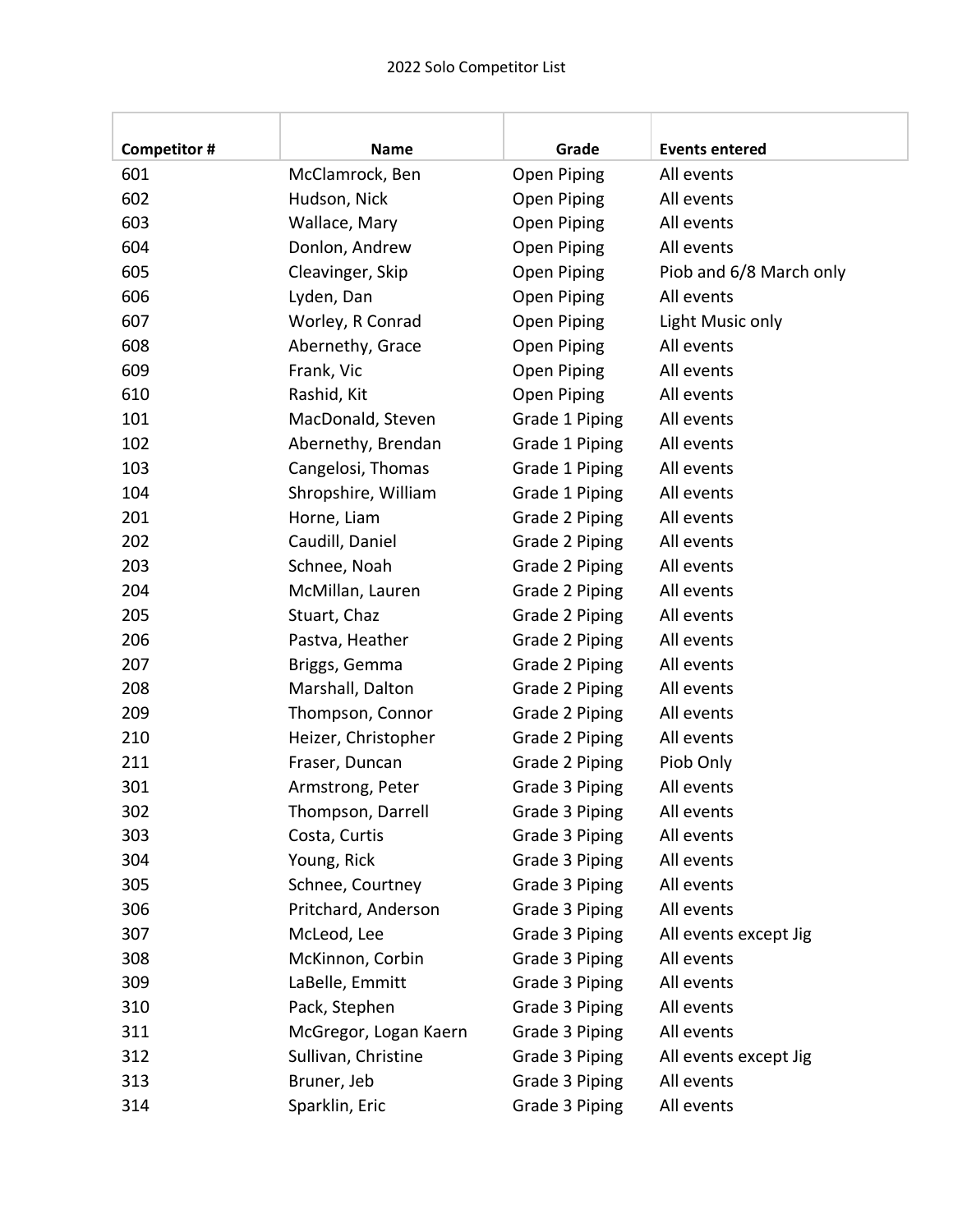| 315 | Wiley, Samuel           | Grade 3 Piping        | All events       |
|-----|-------------------------|-----------------------|------------------|
| 316 | Howard, Amy             | Grade 3 Piping        | All events       |
| 317 | Ault, Bowen             | Grade 3 Piping        | All events       |
| 318 | Rybak, Emily            | Grade 3 Piping        | All events       |
| 319 | Thompson, Joseph        | Grade 3 Piping        | All events       |
| 320 | Fraser, Duncan          | Grade 3 Piping        | Light Music only |
| 450 | Bryant, Adam            | Grade 4 Sr Piping     | 2/4 March only   |
| 451 | Ryan, Mary              | Grade 4 Sr Piping     | 2/4 March only   |
| 452 | Settle, Daniel          | Grade 4 Sr Piping     | All events       |
| 453 | Harrison, Paul          | Grade 4 Sr Piping     | 2/4 March only   |
| 454 | Saxon, John             | Grade 4 Sr Piping     | 2/4 March only   |
| 455 | McCutcheon, Matthew     | Grade 4 Sr Piping     | All events       |
| 456 | Ross, Matthew           | Grade 4 Sr Piping     | All events       |
| 457 | Galloway, Hilliard Drew | Grade 4 Sr Piping     | All events       |
| 458 | Hope, Katie             | Grade 4 Sr Piping     | All events       |
| 459 | Jones, Gwen             | Grade 4 Sr Piping     | All events       |
| 460 | Akin, Daniel            | Grade 4 Sr Piping     | All events       |
| 461 | Quanstrom, Linda        | Grade 4 Sr Piping     | All events       |
| 462 | Stewart, Alex           | Grade 4 Sr Piping     | All events       |
| 463 | Somerville, Bryan       | Grade 4 Sr Piping     | All events       |
| 464 | Melgaard, William       | Grade 4 Sr Piping     | All events       |
| 465 | Russell, Seamus         | Grade 4 Sr Piping     | All events       |
| 466 | Centeno-Pulido, Alberto | Grade 4 Sr Piping     | All events       |
| 467 | Adamson, Adamson        | Grade 4 Sr Piping     | All events       |
| 468 | Nolin, Christine        | Grade 4 Sr Piping     | All events       |
| 469 | Smith, Smith            | Grade 4 Sr Piping     | All events       |
| 470 | McNeil, Adrian          | Grade 4 Sr Piping     | All events       |
| 501 | Hanson, Christopher     | Grade 5 Piping        | All events       |
| 502 | Gibson, Michael         | Grade 5 Piping        | All events       |
| 503 | Williams, Siobhan       | Grade 5 Piping        | All events       |
| 504 | Alrawi-Brown, Nathan    | Grade 5 Piping        | All events       |
| 505 | Johnson, Dean           | Grade 5 Piping        | March only       |
| 506 | Samosky, Brian          | Grade 5 Piping        | March only       |
| 507 | Barwick, Linda          | Grade 5 Piping        | March only       |
| 508 | McLean, Stuart          | Grade 5 Piping        | March only       |
| 509 | Walker, Patrick         | Grade 5 Piping        | March only       |
| 510 | Dillahey, Isla          | Grade 5 Piping        | All events       |
| 550 | Lynch, Joseph J         | 50 and over<br>Piping | All events       |
|     |                         | 50 and over           |                  |
| 551 | Hardy, Joe              | Piping                | All events       |
|     |                         |                       |                  |